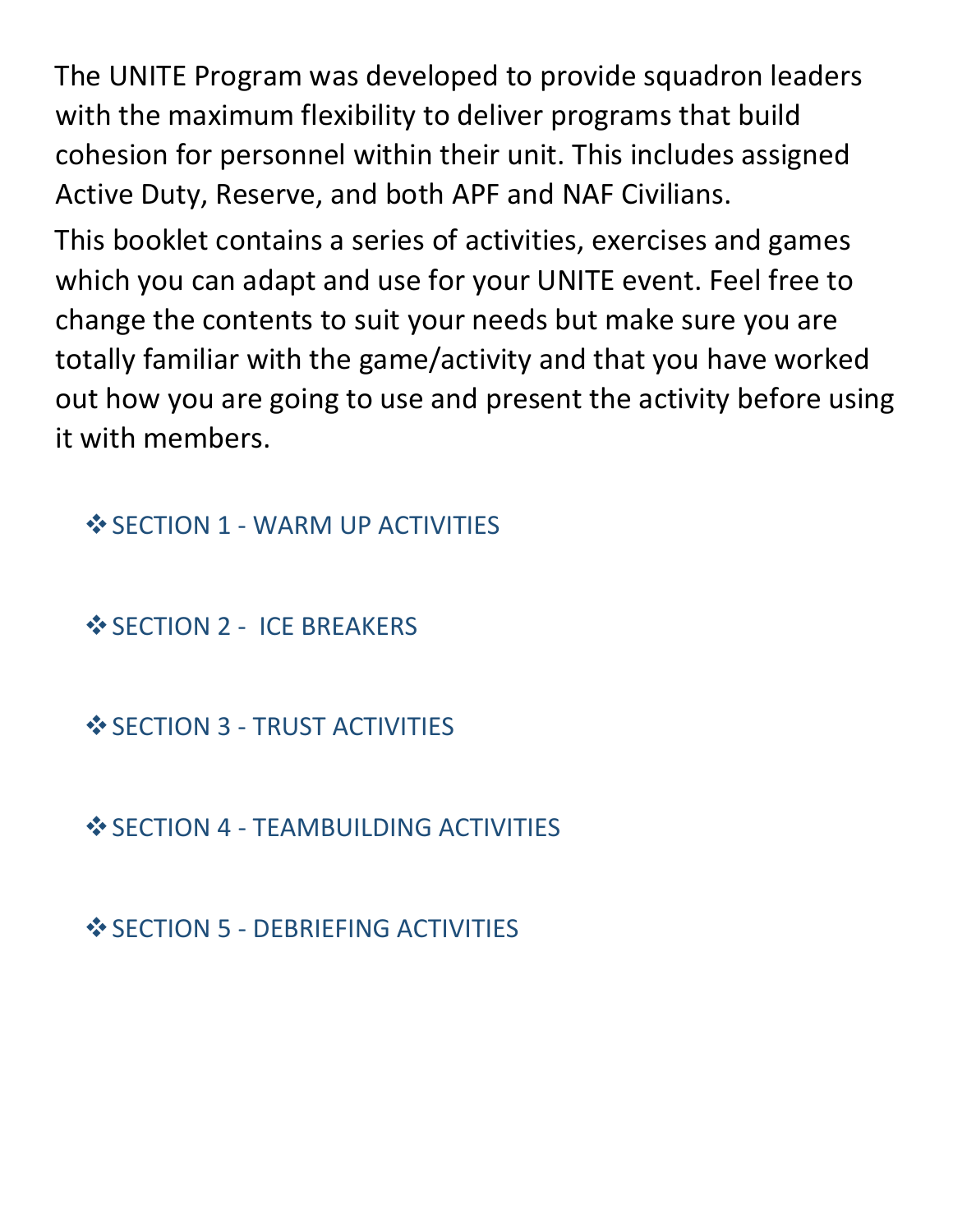# **WARM UP ACTIVITIES**

## **Add-on Tag:**

Define a limited boundary. Have participants pair up. One pair is it and attempts to capture another pair by tagging them. The group that is it gets larger and larger as tagged pairs join it until only one pair is left untagged.

## **Attack of the Blob:**

Define a limited boundary. Give three participants one soft foam ball each. These three "Blobs" take large, lumbering steps, make Blob noises, and chase humans. If a human gets hit by a foam ball, the human becomes a Blob and receives a foam ball. The only protection from the Blob is to fall into a dead bug position.

## **The Candle:**

Each participant balances on one foot, tucking the other up against the inside of the opposite thigh. Put palms together in front of the chest and, while keeping the palms together, raise hands over the head. Close eyes as hands pass eye level. Maintain balance for 10 to 15 seconds, then switch legs and repeat.

## **The Clock:**

Have the group join hands in a circle. Mark four spots inside the circle as "12 o'clock,"

"3 o'clock," "6 o'clock," and "9 o'clock" using cones or other markers on the ground. Have the group rotate 360 degrees in one direction, returning to the starting position, in as little time as possible, while maintaining the grip on each other's hands. If the chain of hands is broken, the group starts again.

After discussing strategies, the group can try to improve its previous mark.

## **Partner Tag:**

Have participants form a large circle standing arm's length apart. If there is an even number of participants, designate one person to be it and another to be chased. If there are an odd number of participants, designate two people to be it, chasing one person? Have the rest of the group link elbows with one person standing next to them. Limit the boundaries of the game to a circle that is 4 feet larger than the circle of participants. Participants cannot move unless they are it or being chased. Running during this game can result in injuries, so limit movements to "silly walks" or some other creative technique. The person who is being chased can reach safety by linking elbows with a person who is part of a linked pair. The other person in that pair then becomes the one being chased. The person being chased must move at least one pair away from their previous position before linking elbows with a new person. Continue the game until everyone has had a chance to actively participate.

## **Crows and Cranes:**

Define a playing area similar to a volleyball court. Divide the group into two teams, "Cranes" and "Crows," lining them up to face each other across the center line. When Crows are called by the leader, they chase the Cranes to the rear boundary area, and vice versa. When tagged, players must stand still (or join the other team).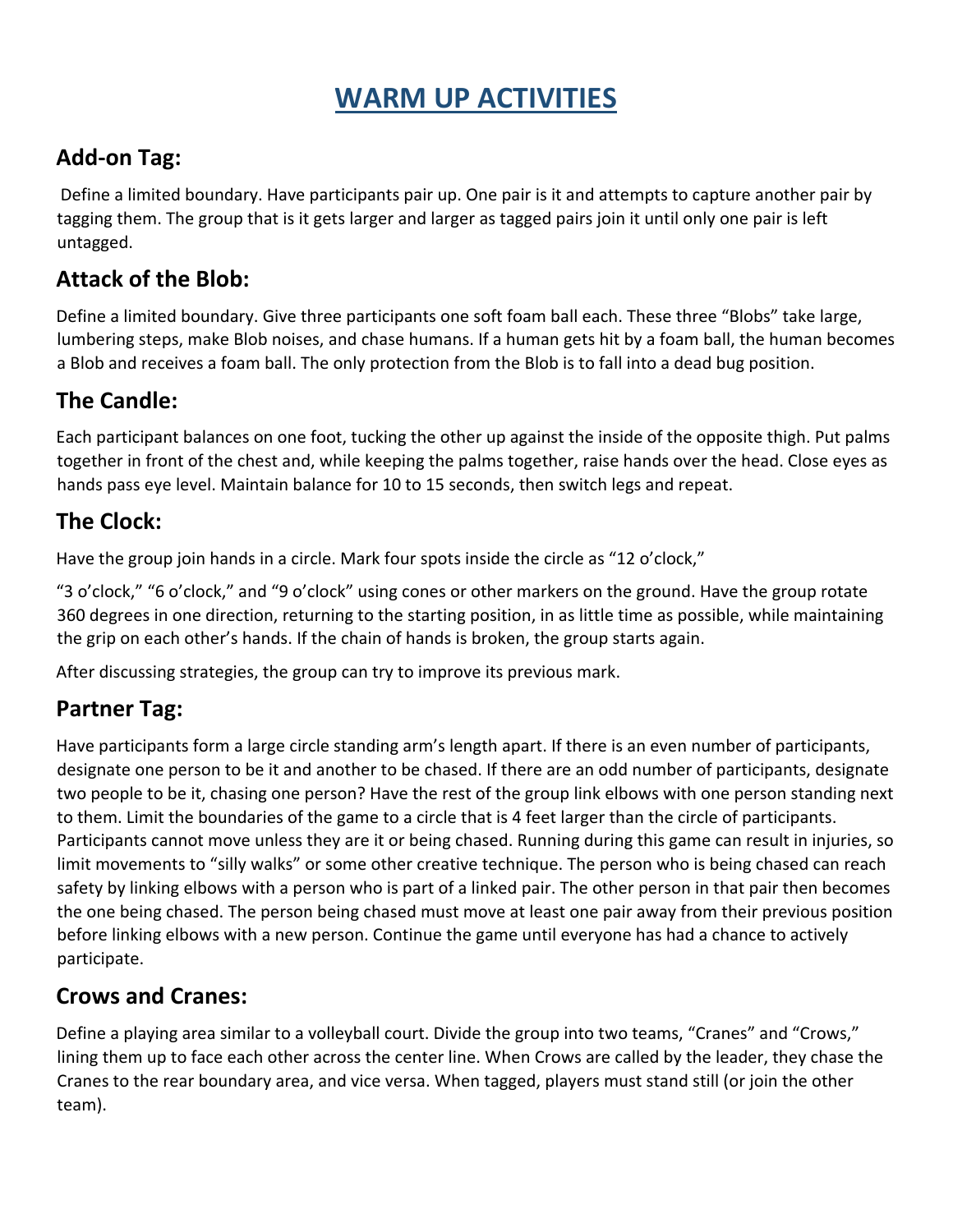## **Everybody Up:**

Pairs of players sit facing each other with feet touching and knees bent. Without placing any other body parts on the ground, the pair must stand up together. Have each pair practice a few times, and then combine pairs to form groups of four, eight, 16, etc. Spot larger groups.

## **Human Spring:**

Split into pairs facing each other with arms up and palms facing each other. Start out fairly close together. The object is for participants to fall toward each other at the same time when the facilitator gives the command, keeping their bodies stiff, arms bent at the elbows, and "spring" off their partner's palms back to their original position. The pairs move farther apart with each cycle to increase the level of challenge. There is a risk of bumping heads together, so caution participants to lean their heads so they don't line up with their partner's.

## **People to People:**

Form pairs with partners facing each other. A single player is the "caller." As the caller yells "toe to toe," "knee to knee," "elbow to foot," etc., the pairs perform the described connections. On the call "people to people," players switch partners, and the person left unpartnered becomes the new caller.

## **Ping, Pong, Zap:**

The "spinner" in the center of the circle directs all players to learn the names of the people to their immediate right and left. As a test, the spinner calls out "Ping!" and all players shout the name of the person on their right. At the command "Pong!" they shout the name of the person on their left. At "Zap!" they shout their own name. After a few practice commands, the spinner points to a specific player and gives a command. If the player responds correctly, the spinner continues; if not, that person becomes the new spinner. The game should be played at a fast pace.

## **Rat Tails:**

Each player tucks about 4 feet of rope in a back pocket or back waistband of their pants; 1 foot of the rope dangles on the ground like a long rat tail. On "Go!" every player attempts to stomp on other rat tails and pull them out while dodging other stompers. The last one left with a tail attached is the winner.

Hands may not be used for holding or pulling.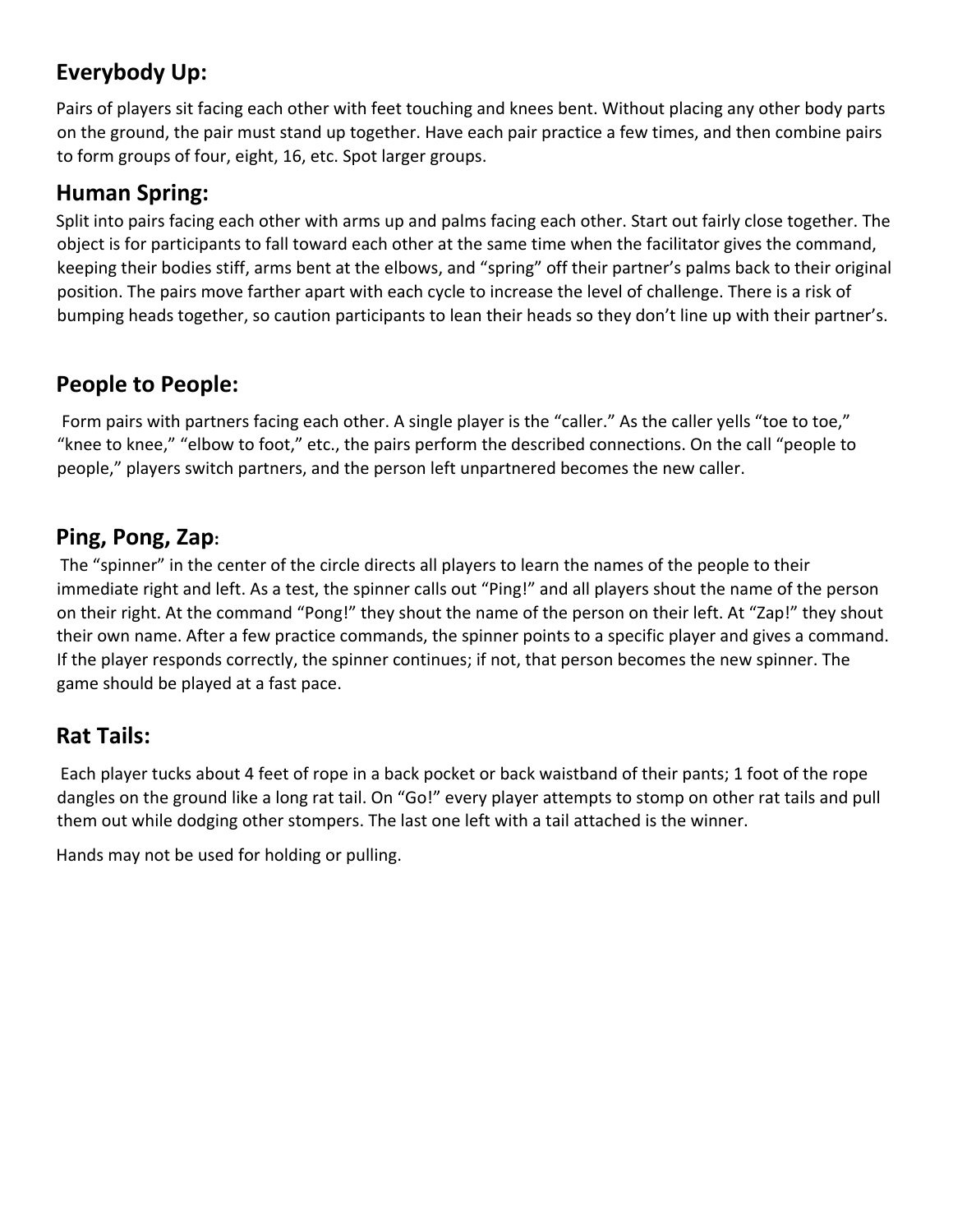## Ice Breakers

Ice Breakers are a great way to get people to learn each other's names, find out interesting things about one another, and help people begin new relationships. Aside from name games, ice breakers provide a way to establish common ground between participants, get everyone moving, and create an inviting environment.

### **Hoop Around**

Get everyone to stand in a circle and hold hands, put the hula hoop on someone's arm and get them to hold hands again. The task is for them to maneuver the hoop around the circle in the quickest possible time without letting go of their hands. When they have completed this add a smaller hoop at the same time and have both hoops going in different directions. It's interesting when one person gets both the hoops! If you have large numbers have teams compete against each other.

### **Animal Game**

Each person tells a partner what animal they would be if they could be an animal; they can't talk or write, but must only act and sound as that animal.

## **Eye Contact**

Everyone moves around the room, doing whatever they want, until the leader says "FREEZE." At that moment, each player makes eye contact with another player, even one who is far across the room – and holds it. When everyone has made eye contact, the leader releases the group members to go over and meet the other player they are looking at. If students already know each other for the most part, assign them the task of finding out something interesting and unique about the person they are matched with. Then, have group members report interesting facts back to the large group

### **Famous People and Places**

As each participant arrives, tape a 3 x 5 index card on their back with the name of a famous person or city. They must circulate in the room and ask questions that can ONLY be answered with a YES or NO to identify clues that will help them find out the name of the person or city on their index card. EXAMPLES: Paris, Madonna, Santa Claus, John Wayne, Washington D.C.

### **Two Truths and a Lie**

Each participant receives one index card and writes two true statements and one lie about him/herself. The facilitator collects the cards and standing in front of the group selects one card at random to read to the group. The group guesses aloud who wrote that card. If after several guesses, the author is not identified, he is asked to reveal his identity. The facilitator reads another card and the process continues until all the cards are read and their authors identified.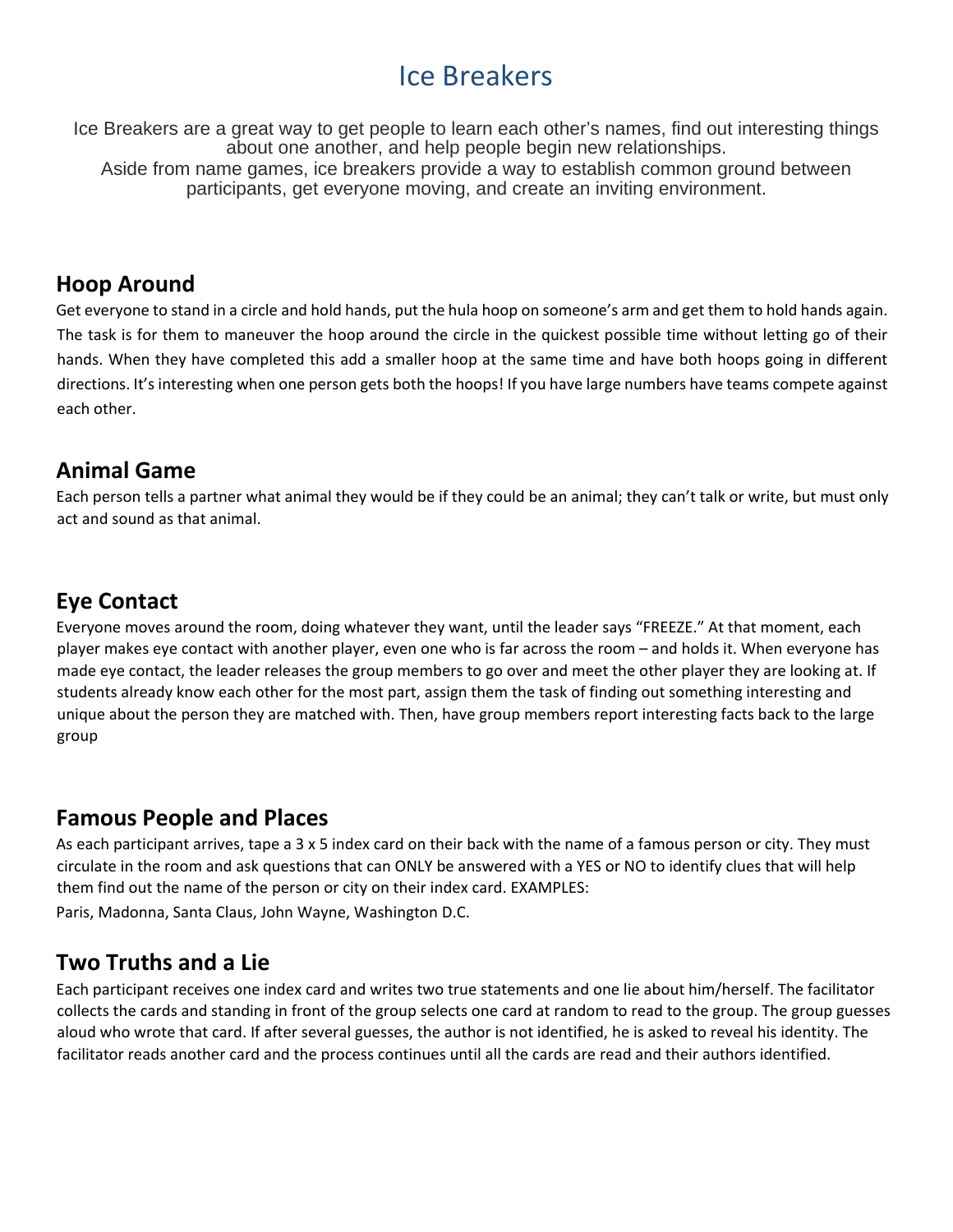## **Would You Rather**

A classic game played at summer camps everywhere, "Would You Rather" is actually an excellent, quick ice breaker for the workplace. Next time you're settling into a meeting or team bonding outing, take turns going around the table and asking each person a "Would You Rather" question.

## **Off Charades**

Play a few rounds of charades where the presenters can pick only office-related things. If you're rusty on your charades skills, here's a quick refresher:

Pick a "presenter" to start things off.

Ask the presenter to think of an office item or activity. They can announce the category, but that's the last time they can talk.

Then have the presenter explain the item using only gestures. Any spoken words lead to an immediate disqualification.

## **Where Do You Stand?**

Have participants sort themselves into groups based on their opinions on simple topics. For instance, ask participants to split into 'favorite toothpaste' groups. Participants might sort themselves into 'Crest', 'Colgate' and 'Don't care' groups. Try asking about house pets, (cats, dogs, fish, none,) pizza toppings, favorite colors, etc. This can also be used to split campers into groups for a game: just keep asking new questions until you have the number and size of groups you want

## **The Shoe**

Have everyone leave one shoe by the door. Redistribute the shoes so everyone has one shoe that doesn't belong to them. Set a timer for five minutes, and tell everyone to find the shoe's owner and then strike up a 2-minute conversation, preferably about a subject other than shoes.

## **Hot & Cold**

Hide something in the room, maybe some money or the meeting agenda or something random, then have the team try and work together to discover it. You only can respond by saying they're hot or cold when they search. Depending on how big your meeting room is, this might be an absurd assignment, but that just makes it a better ice breaker.

## **Getting to Know You Bingo**

Explain that the group has 30 minutes to mingle, introduce themselves, and find people match the traits on the card. They must put the person's name in the corresponding box or have the person sign the appropriate square. The first person to fill five boxes across or down yells "Bingo!" and the game is over.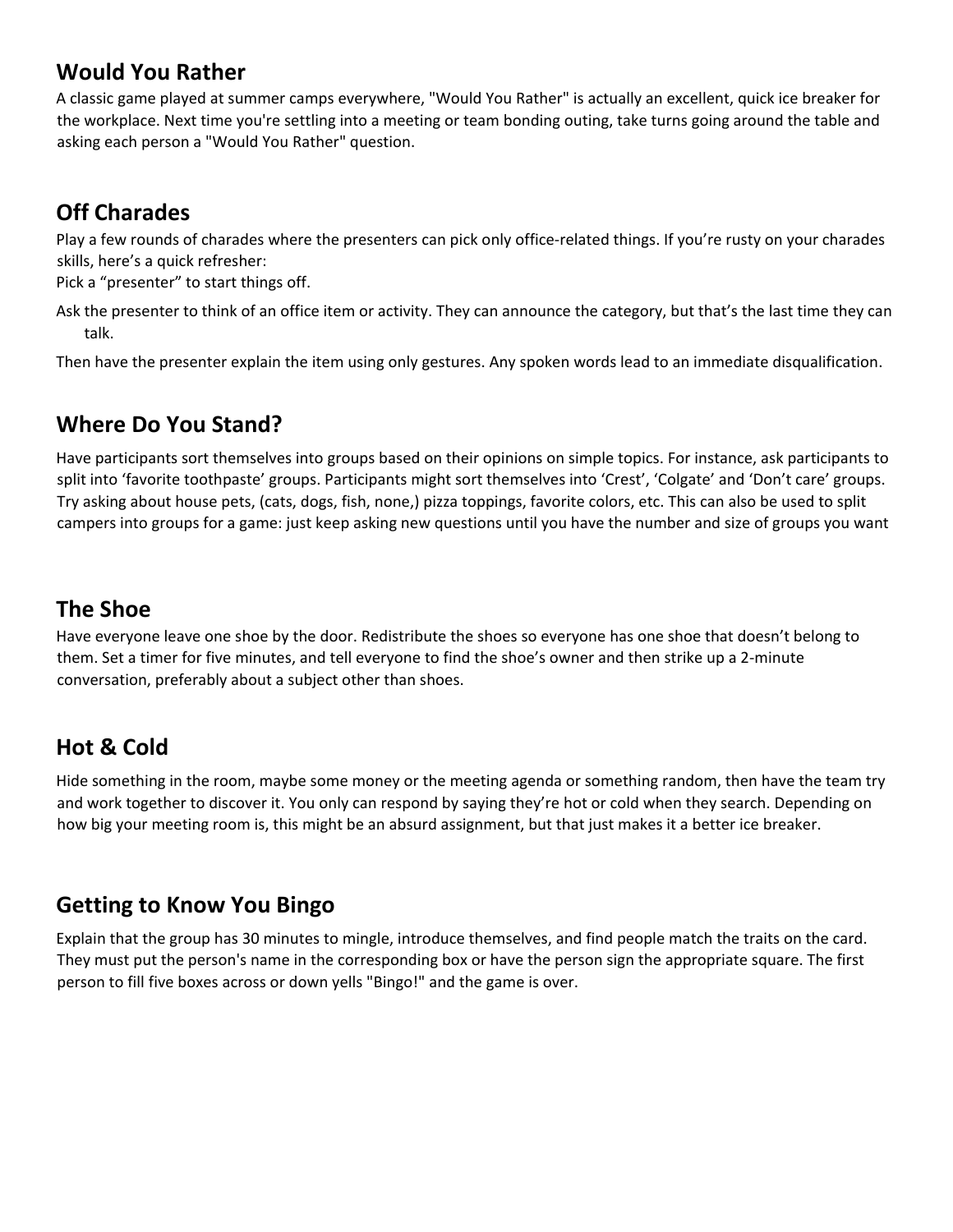# **Trust Activities**

Before attempting any trust activates, the group should spend time creating a foundation of trust that begins with a basic level of comfort with the other group members. Generally, trust activities should be done after the group has been introduced to one another, and spent some time participation in various ice breakers and other initiatives. If you introduce trust activities before there is a basic comfort level, participants may be unwilling to participate, or worse, create a foundation of mistrust. Additionally, be sure to use proper safety and spotting techniques in all trust activities as needed.

## **Face to Face**

The leader has the group randomly pair up. Once introductions between partners are made, the leader gives the group a topic to discuss with their partner for 30 seconds or so.

At the end of the time, the leader will call for the group to switch partners and call out a new topic.

Try to choose topics that are both fun and insightful. Examples include:

"If you could have lunch with anyone from history, who would it be?" "If you could be granted one wish, what would it be?"

## **The Cookie Machine**

The group forms 2 lines shoulder to shoulder, facing each other, and about 2 feet apart. Everyone lifts their arms out in front of them, alternating arms with people in the other line. The first person then runs and dives on to the bed of hands. The group then bounces and flips (rolls) the person to the end groaning "cookie-cookie." Assistant helps the person off the line.

## **Body Surfing**

This is best done on mats or soft grass. The group lies down on their tummies about 1½' apart, arms outstretched, face down. The performer kneels at the head of the line by the hips. As they yell "surf's up", the line begins to roll, and they push themselves over the "hips". As everyone rolls the performer is pushed to the end of the line.

## **Wind in the Willows**

One person stands in the middle of a circle of 10 - 12 people. This person crosses their arms, closes their eyes, and stays very stiff. Trust circle participants hold up hand, fingertips touching the person in the center, feet braced in a front-toback stance. The person is passed gently around the circle. Note: The participant should choose a person to catch them first. Use the "ready to fall," "fall on" calls!

## **Broom Twizzle**

10-12 people stand in a circle. One volunteer goes in the center, holds the broom overhead and spins 15 times to the group's counting while watching the broom head. After 15 turns the broom is placed on the ground and the participant attempts to step over it.

NOTE: The people in the circle must SPOT carefully. Everyone holds onto the performer for 10-15 seconds at the conclusion.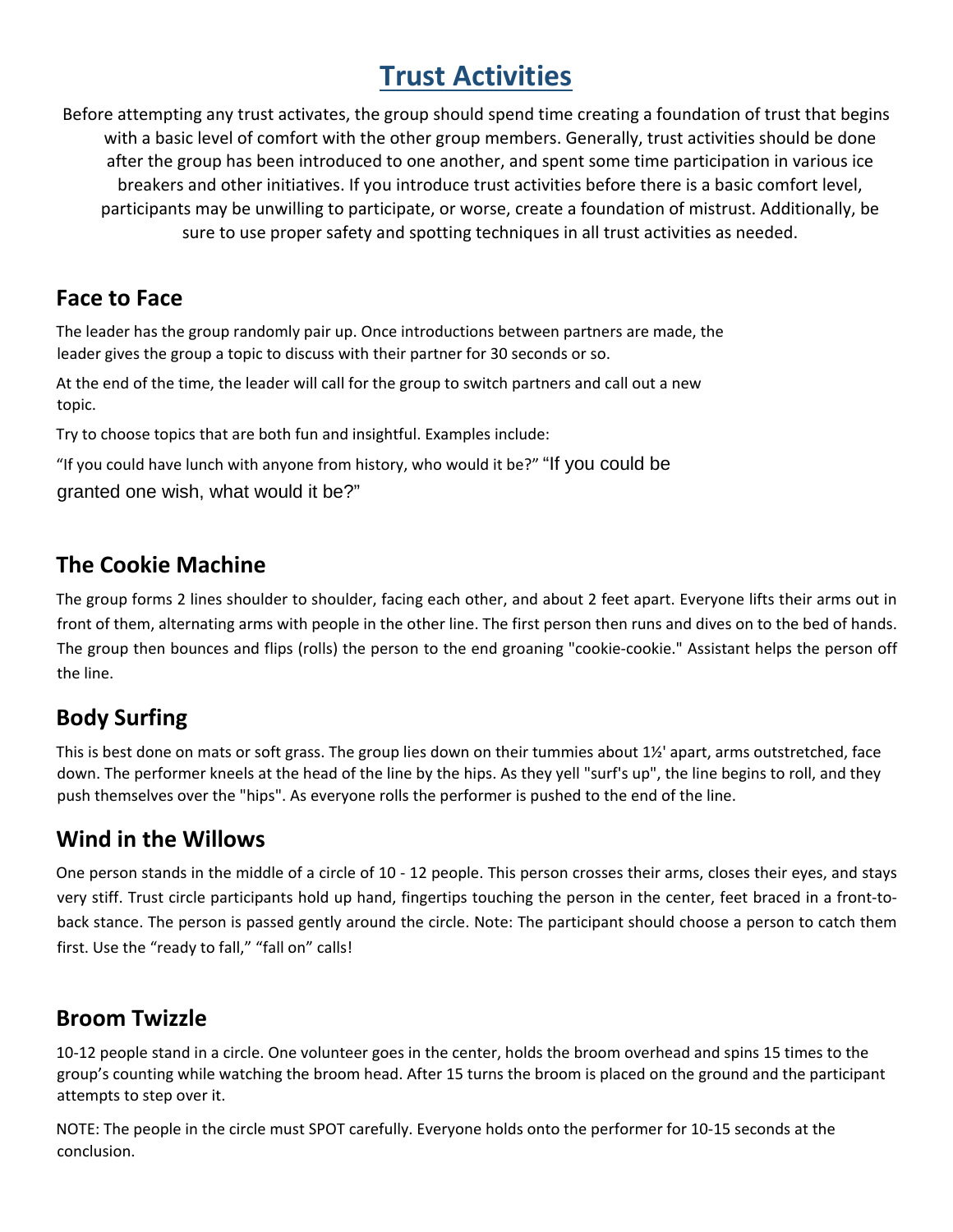## **Rush Hour Traffic**

Everyone partners up and has one blindfold. The person who is the car puts on the blindfold and holds hands up as "bumpers" right in front of shoulders, thumbs almost touching. The driver stands behind the car, placing hands on their shoulders. The facilitator plays policeman calling for "traffic rolling," "slow for school area," "red light," "freeways," etc. The drivers respond by steering their cars through the other traffic without touching or bumping anyone else. After a while groups change. "Beep beeping" is encouraged. (This is an excellent tool to relocate the group!)

**NOTE:** Special emphasis should be placed on caring for your car. Avoid holes, curbs, rocks, roots as well as other people.

## **Minefield**

Set up about forty or more mouse traps. Line them up so as to make just enough room for one foot to barely fit. Get a volunteer to be the "victim". Then get a volunteer to be the "guide". Blind fold the "victim". Place him or her at the front and explain to them that the "guide" will lead them through the field of mouse traps. To make things interesting have the "victim" remove their shoes. While they are preparing to "feel the Pain", the other students will be or should be making enough noise for you to safely pull the sheet of mouse traps out of the way so there is absolutely no danger. But the "Victim" has no clue to this. As the guide leads the victim have a few mouse traps "pop" or trip to startle the "Victim". Towards the end tell the "victim" that they will have to jump over a big section of the traps and not to jump too far because there are traps set up at the end.

## **The Blind Maze**

Challenge to Participants

- 1. While keeping their eyes closed, participants are to maintain contact with the multiline from start to finish
- 2. Let participants see the beginning of the maze, before they close their eyes
- 3. The game ends when one or all participant reach the finish.

Variations for Accomplishing the Event

- 1. Have participants do this activity in pairs
- 2. Don't let participants speak or allow only a few participant to speak
- 3. Set up an easy and a more difficult event

## **Trust Duo**

With a spotter in front and one behind, the participant falls either backward or forward. The appropriate spotter catches the faller and returns the participant to an upright position. The objective is to teach the participant to trust spotters, and to teach spotters how to spot properly. All participants will learn the verbal commands used by spotters and fallers. **Safety Precautions to Consider** 

- Clear the area of obstacles.
- Spotters need a solid stance to avoid being pushed over or out of position by the faller.
- Be sure the faller and spotters know the proper commands:

**FALLER SPOTTERS**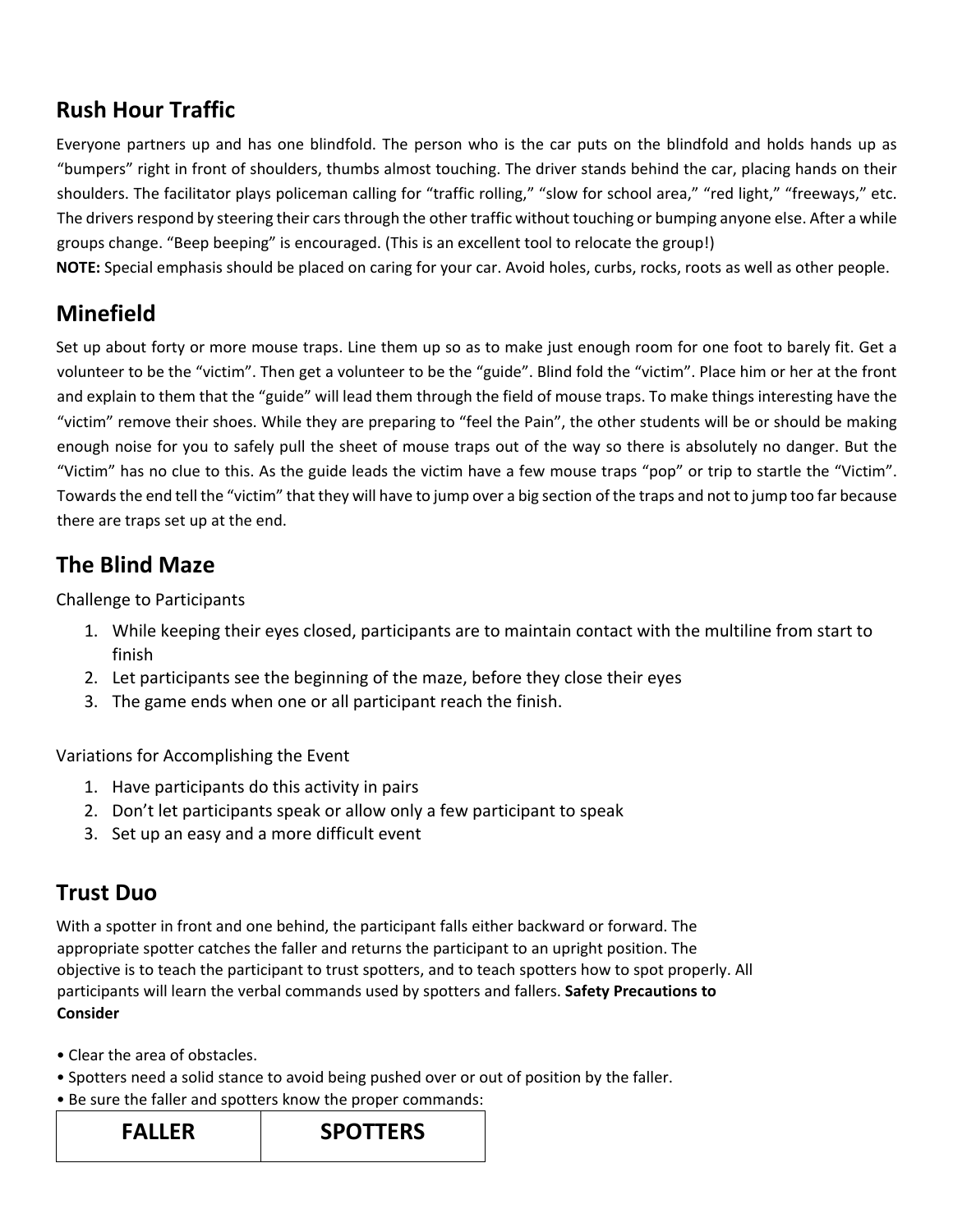| "Spotters ready?" | "Spotters ready" or<br>"Spotters not ready" |
|-------------------|---------------------------------------------|
| "Falling!"        | "Fall on!"                                  |

## **Trust Levitation**

The participant falls backward into the team's spotting arms, is lifted to head height, and is then returned to the ground in a safe, controlled manner. The participant gains an increased level of trust for the team members by realizing that the team as a whole is able to lift his or her weight in any future challenge during low-course events. The team realizes that through teamwork it can accomplish many things.

#### **Safety Precautions to Consider**

- Ensure the area is free of obstructions and the team members have good footing.
- The spotter at the end of the line should support the head area of the participant,

positioned between the two lines of spotters to prevent the participant from falling backward as the spotters lower the participant to his or her feet.

#### **Variations for Accomplishing the Event**

Have the participants keep their eyes closed throughout the event to learn trust of their team.

## **Trust Walk**

Have everyone find a partner. One person is blindfolded and the other will be leading. The one who is leading needs to take the other through an obstacle course of some sort (it can be natural or made). The leader cannot touch the other person and must direct those using only words. To make it more difficult have an entire group lead one person and take turns.

## **Speed Networking**

Form two parallel lines, one facing the other and on each turn, have the people take one step to the right, allowing them to meet each new person as the lines continues to move very slowly. After each turn, the person at the end of the line, runs to the other end of the line (north end of one line, and south end of the other line to avoid the same people networking twice.)

## **Hedgehog**

For this you will need one marshmallow per group and a cocktail stick per person. Everyone places the cocktail stick in their mouth and the person at the front of the team puts a marshmallow on the end of theirs. They then pass the marshmallow down the line leaving their cocktail stick in as the marshmallow is passed. This soon starts to form a hedgehog that gets quite tricky to pass. The first team to finish wins.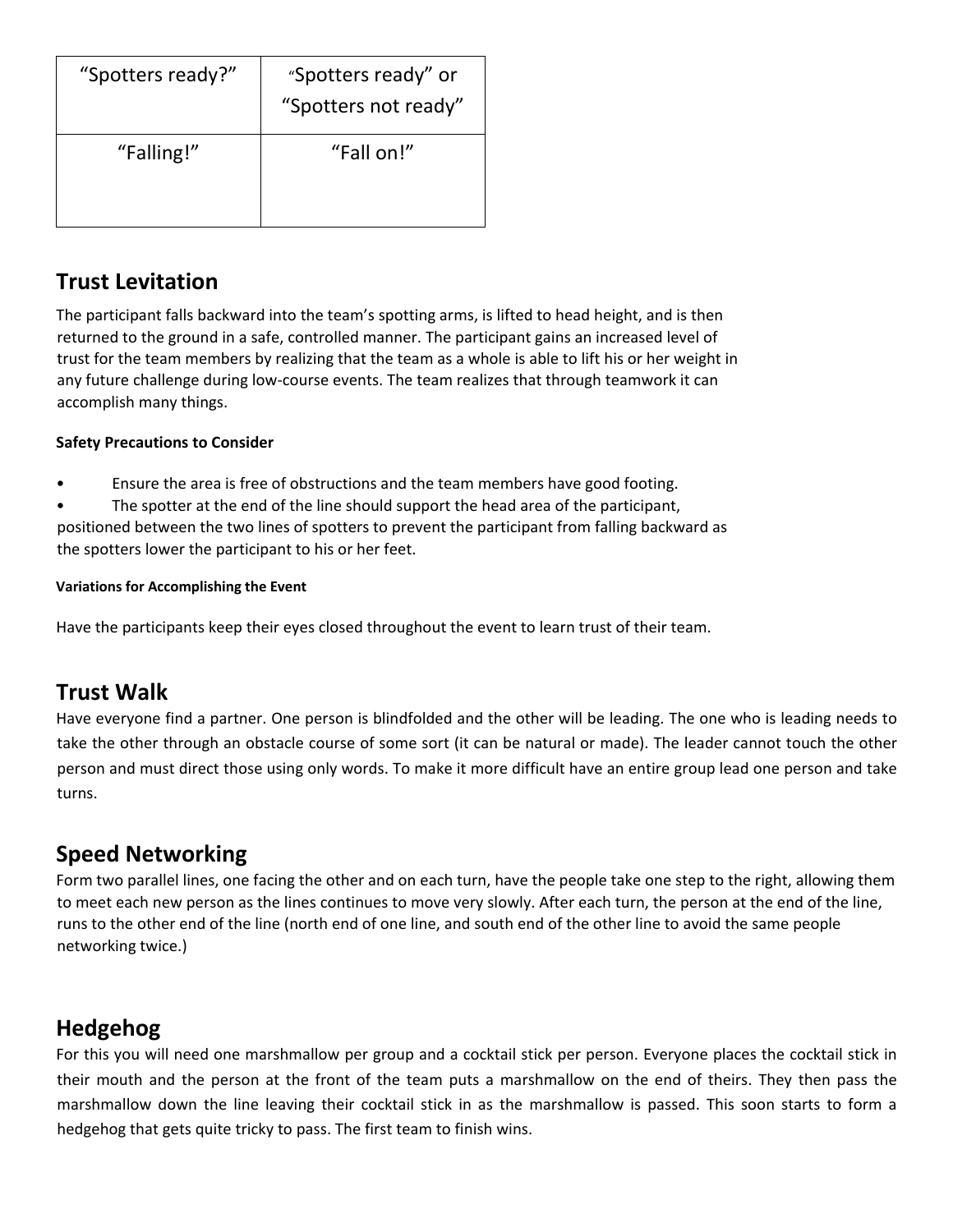## **Balloon Stomp**

Give everyone a balloon and a piece of string with which they tie the balloon to their ankle. On the whistle everyone has to try and stomp on other balloons whilst not getting their own burst. If your balloon is burst you are out. The person with their balloon intact at the end wins.

## **Hearts, Clubs, Diamonds, Spades**

Get everyone sitting on chairs in a circle. Go round and label everyone hearts, clubs, diamonds, spades until everyone has been named. Then simply take a pack of cards and turn them over shouting the suit as you do. When some ones suit is called, they must move to the chair on their right. So if you shout hearts all the hearts stand up and move to the chair on their right and sit down on the person who is sitting there. A person can only move when no-one is sitting on them. Keep going through the pack getting quicker as you do and stop when either you run out of cards or when everyone collapses in a heap laughing.

## **Have You Ever….?**

The instructor asks questions of participants. Each participant who answers "Yes" raises a hand. The instructor can ask the following suggested "Have You Ever" questions. The group gets better acquainted and the instructor learns more about the group. **Sample Questions:**

Climbed a mountain? Skied downhill? Seen a bear in the wild? Gone on a rafting trip? Ridden a horse? Gone scuba diving? Gone on a wilderness trek? Camped in the desert? Caught a fish? Seen a bear in the wild? Hiked a historic trail? Been lost?

Skied cross-country? Water skied? Done the Mile Swim? Rescued someone? Gone hunting? Fired a shotgun? Run a race longer than a mile? Given a speech? Donated money to a worthy cause? Helped someone make new friends?

**Note: Make sure to gear the questions to the makeup of the group.**

## **Back-to-Back Drawing**

Teams are split into pairs of "listeners" and "speakers". Have each pair sit with their backs to one another. Give the "speaker" from each partnership an image (shape or collection of shapes depending on difficulty level wanted) to describe to their partner who is given a pencil and pad of paper. Each partner must describe their shape(s) to their partners without actually telling them what the shape is. Once pairs think they are done they may compare images.

The back-to-back drawing communication exercise will get your groups and couples working together, talking, and thinking about how they communicate.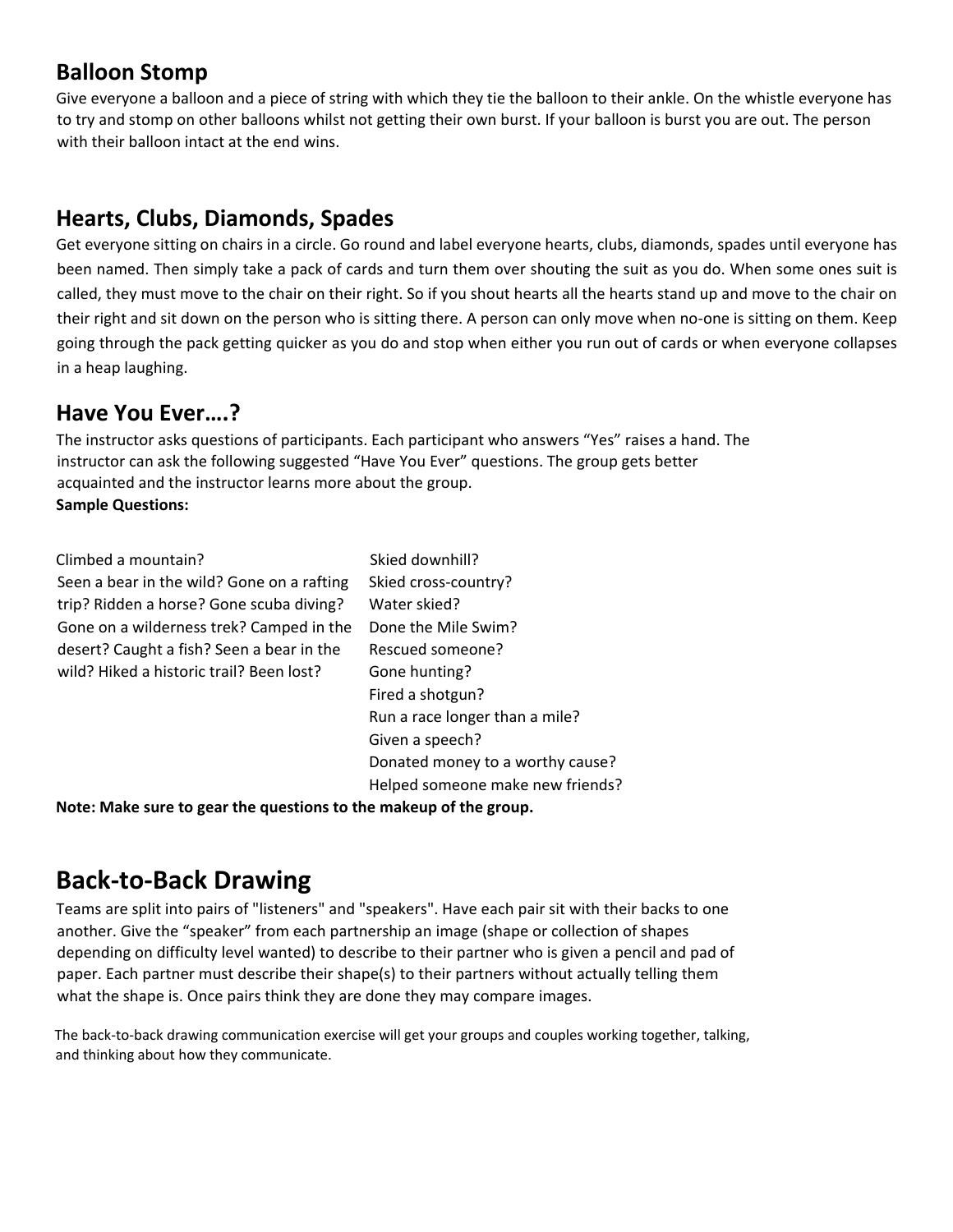## **Group Juggle**

Establish a throwing pattern so everyone catches and throws the object (soft). They must say "John...this is for you" - the recipient must say "Thank you, Susan," before throwing it to another person they alert by saying "Fred...this is for you". After the sequence is established begin introducing more objects into the game until you have chaos!! This can be done with one "toy" asking the group to pass it around as fast as possible. World record is less than a second! This becomes "speed juggling."

See how fast one toy can make it around the juggling pattern without being dropped.

- 1. Start a second toy a couple of throws after the first and see if it can catch up.
- 2. Throw one toy in each direction.
- 3. Throw 2 toys in each direction.
- 4. Throw as many toys as there are participants and see how many the group can keep in the air.
- 5. Ask the group to come up with a way to successfully keep the pattern and group juggle one toy per person.

## **One Breath**

Group stands in a line in an open area. Each person takes one breath, and one at a time runs as far forward as they can while yelling their name. They must stop when they can no longer make a sound. Everyone stays in place or marks place until everyone has had a turn**. No Cheating** by taking small breaths while running. This can be a team event with the next team member beginning where the first ended their run or the participant can run around the outside of the circle.

## **Blindfold Trust Run**

Group of 10-1 people stand in 2 lines about 8' apart with 6' between people. Everyone holds their hands up to spot. The last 2 people are "stoppers". The performer stands blindfolded at the start, and with hands up, tries to run between the lines. The "stoppers" touch (catch) them at the waist to finish. Side spotters push from the shoulders or move away from the performer while protecting their passage.

## **Who Was My Guide?**

The group divides in half. One half is blindfolded. The other half chooses a partner who is blindfolded, but may not talk to them at any time. They take their blindfolded person on a trust walk by allowing them to hold their arm. The blindfolded person may talk. At the end of the walk, the guide returns to their group. The blindfolded person then removes the blindfold and the roles are reversed. The guides then choose a blindfolded partner. Before taking off blindfolds, they separate. At the end of the game each person tries to identify their guide and say how they knew!!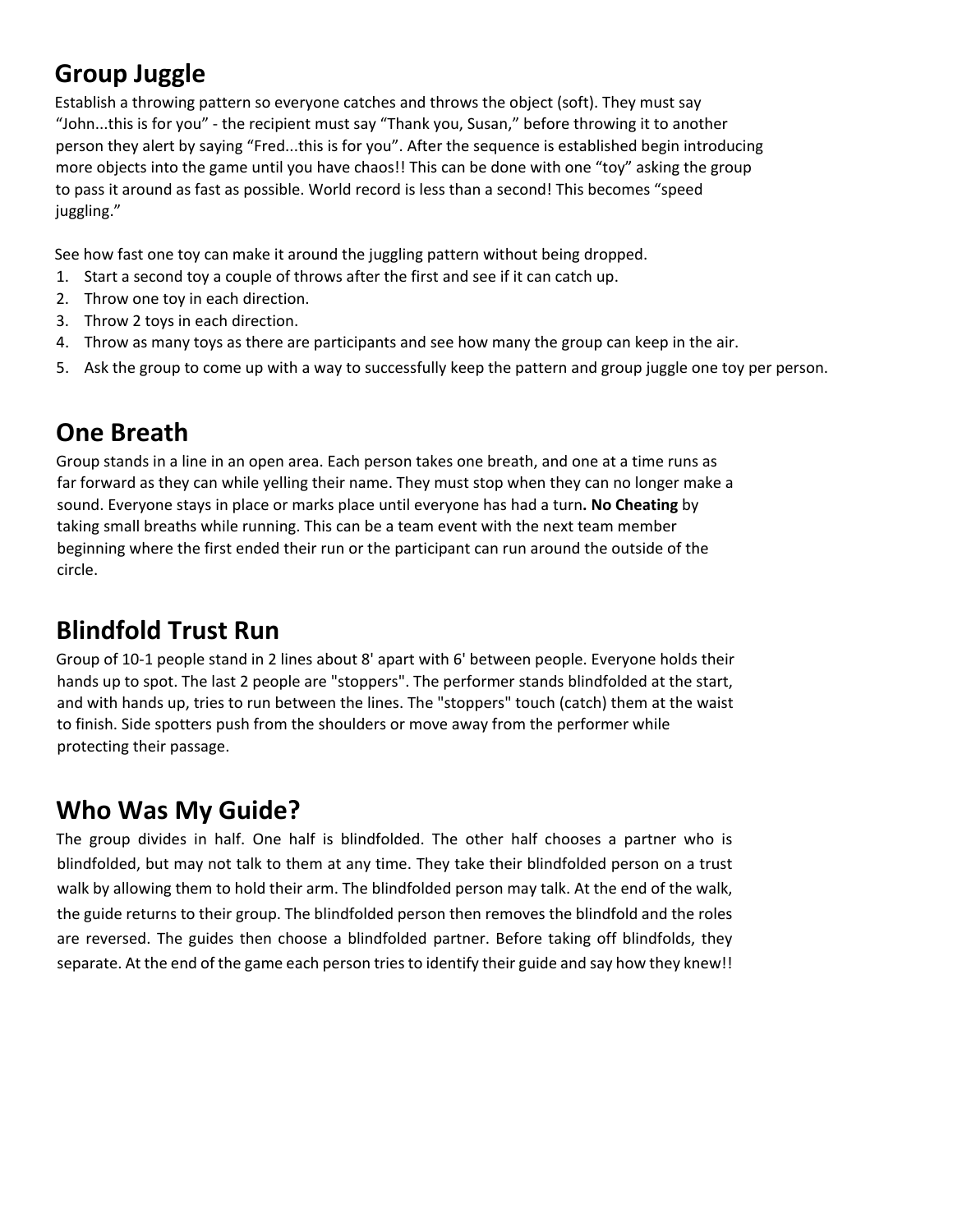# **Team Building Activates**

Team Building activities are a great way to facilitate bonding with your team members, stress, and give them the chance to get to know one another outside of the office, wherever or whatever your "office" may be...

## **All Aboard**

A group of 12 to 16 people must all get onto a 2-footsquare platform so that no one is left touching the ground long enough to recite the Airman's Creed.

Equipment Needed

- One 2-foot square platform
- One 18-inch square platform
- ❖ One 12-inch square platform

Setup and Inspection of the Event

- 1. Place the platform in an area clear of any obstacles that could injure a person who falls.
- 2. Check the platform for sturdiness and any hazards such as protruding nail heads.

Safety Precautions to Consider

- $\cdot \cdot$  Participants may not be on the shoulders or back to another
- $\triangleleft$  Facilitators should spot the group

## **Down To One**

This game was inspired by those wooden puzzles that were played with golf tees.

To set up the activity, lay Poly Spots (or other type of place marker, such as a paper plate) in a pyramid shape with five spaces in the bottom row. Have each player stand on a Poly Spot. The goal is to get down to one person remaining on the spots by strategically moving players while adhering to the following rules. The group can decide to move any player off of their spot on the pyramid to start the activity. The group can then  $\mathbb B$  removes another player by  $\mathbb B$ umping  $\mathbb B$  them with another, as in checkers. Players can only move during the act of jumping or when being removed.

If the group does not properly move the players, there will be unmovable players spread out in the pyramid. If successful, the group will be able to get down to one remaining player.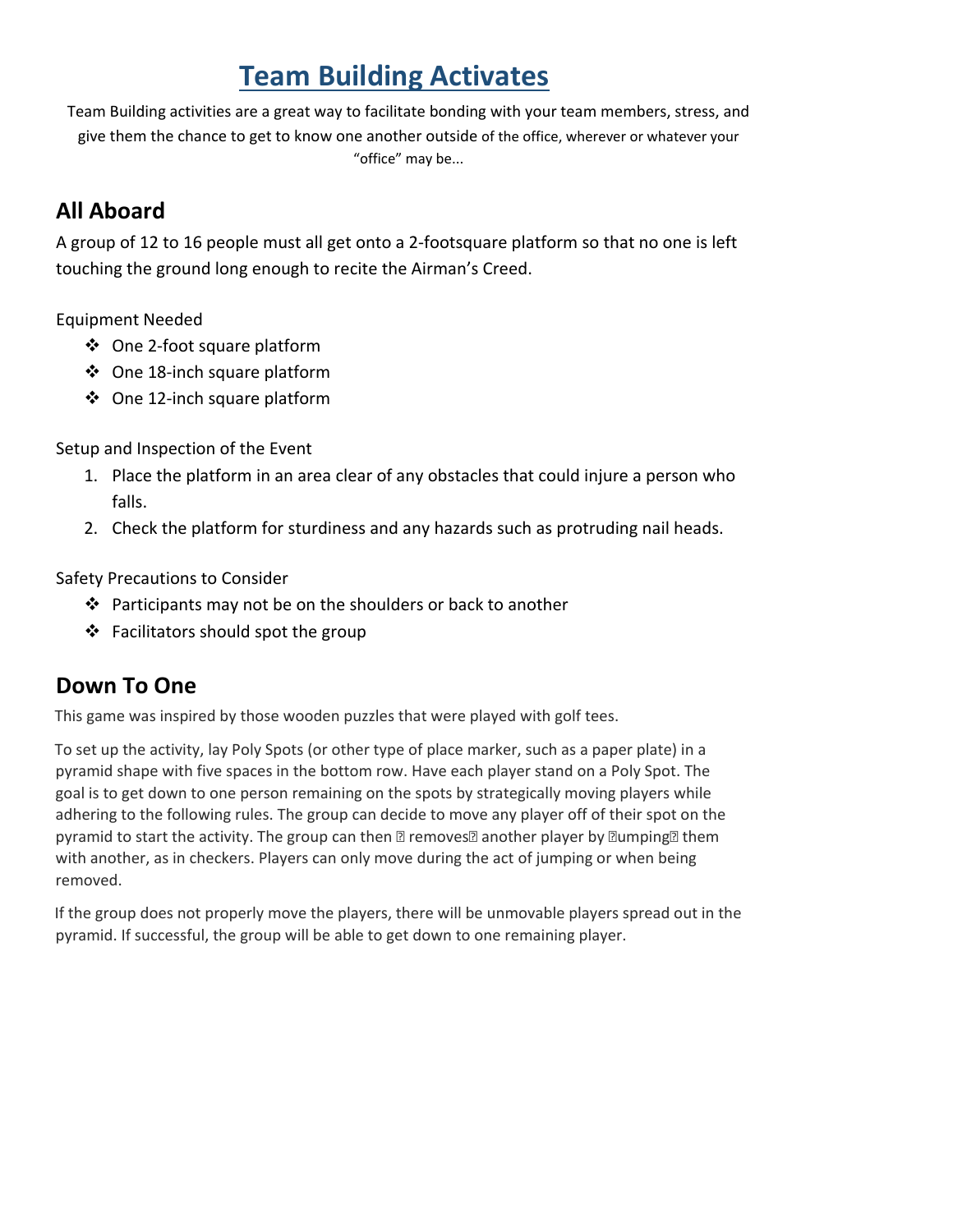## **Helium Stick**

Have the group of 8-12 divide into two lines and face each other. Explain the technical rules to the group (very important): everyone's index fingers MUST remain in contact with the stick at all times, and the stick must rest on top of their fingers at all times (no grabbing, finger curling, etc.) Have the group extend their index fingers at waist level. Lay the stick across the group's fingers. At that time, the group must work together to lower the stick to the ground. Inevitably, the stick rises almost instantly – causing laughter, frustration, or confusion. The rise is caused by the small ripples of upward pressure as individuals each try to remain in contact with the stick. After refocusing, the group will be able to lower the stick.

*Tip for success:* When you place the stick on the group's fingers, apply slight downward pressure before letting them begin. This helps create the initial upward pressure that creates the "helium stick."

## **Hot Chocolate River**

Lay two ropes on the ground parallel to each other, about 20 feet apart. Have the camper's line up on one side of the rope, and tell them that they are looking at a giant hot chocolate river. They must get their entire team across the hot chocolate river, but it is too hot to swim across, and too deep to walk across. (Obviously, they cannot walk around the river, since it does not end just because the ropes do). The only way to get across is by using the large, fluffy marshmallows that you provide (such as carpet squares, poly spots or paper plates).

Give the participants about eight or nine carpet squares, so that they have enough to get across with one or two left over.

Advise the group that this challenge isn't about physical abilities, but rather it is about communication. Unfortunately, the current in the river is so strong that it actually sweeps the marshmallows away if someone is not holding them down (with a hand, foot, or other safe appendage). If constant contact with a marshmallow is lost, remove it from the river and start over. Also, the marshmallows swell up once they are placed in the river, and they become too heavy to move again, so they must remain where they are placed.

## **Human Knot**

Have the group make a large circle. (This game also works well as a race between several circles in larger groups.)

Have everyone put their left hand in the middle, and hold hands with someone in the circle, not directly next to them. Repeat with the right hand, and be sure to hold hands with a different person, who is not directly next to them. You can use 1foot buddy ropes<sup>[2]</sup> to reduce arm twisting if you like.

Then the group must use teamwork to unravel themselves into a circle again without coming disconnected.

*Helpful Hint*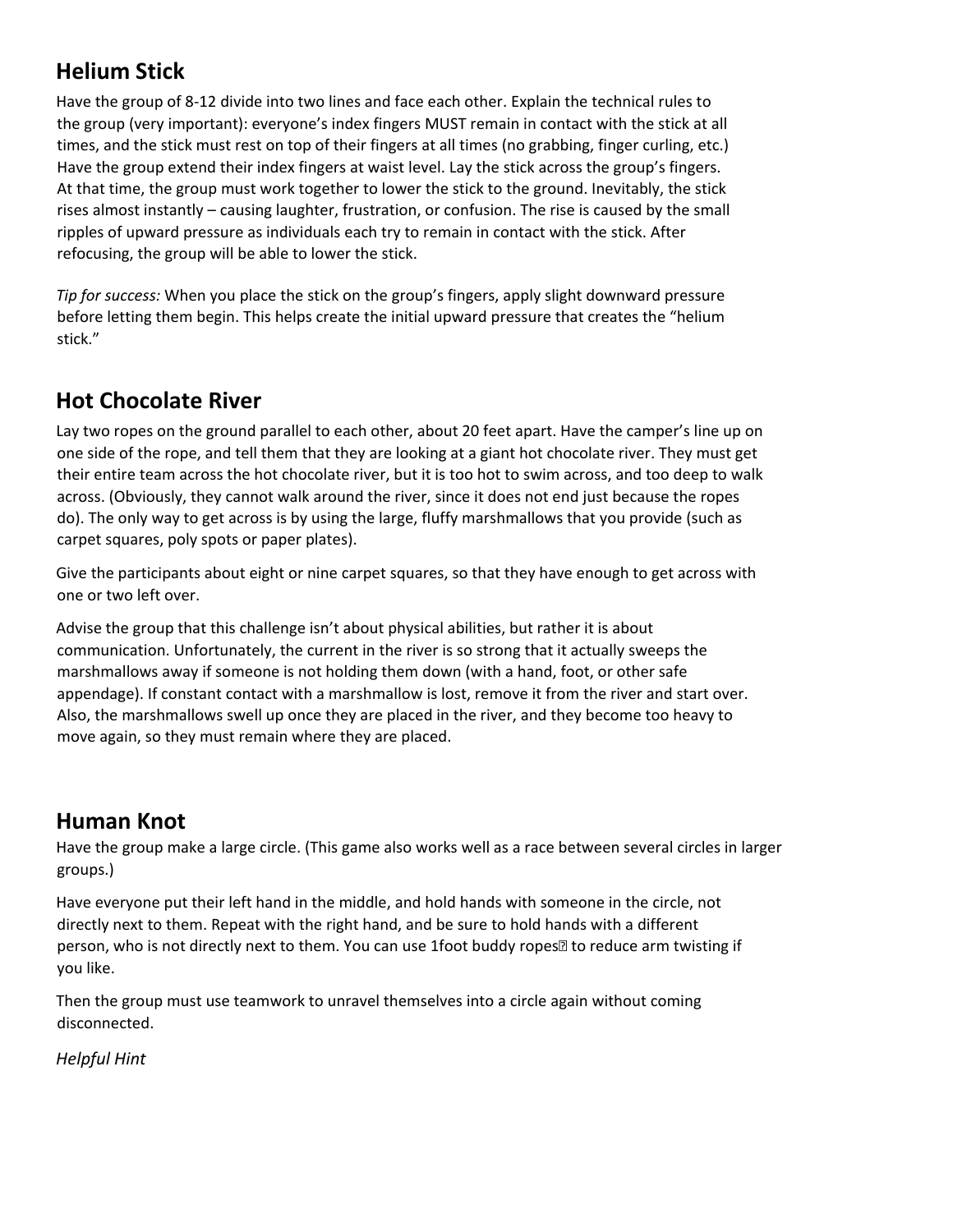## **Raging River**

Set up 2 cones 10-20 feet apart (do the same with the other two cones). Divide campers into two groups. NOTE: the amount of boards per team must be 1 or 2 less than the amount of participants on a team.

Explanation: The area between the cones is a river filled with hungry sharks, and alligators. Each teams OBJECTIVE is to get their ENITRE team onto the shore on the other side (where the other cone is) safely.

Rules: No board must be left without some sort of physical contact. Meaning that if there are no feet or hands on a board at any given time a shark comes out of the water and eats the plank (plank is removed by facilitator and they are unable to get it back). If a team member slips off a plank and touches the water (ground) the ENITRE team must start over. There can be more than 2 people per plank in any given fashion so long as there is a hand of foot on each plank and no one is touching the water. When they have built a bridge across the team must not all run off the bridge as planks will be removed the last person in line crossing the bridge must pick up the last plank behind before it is unattended and hand it off to the person in front until it is safety on land. These planks can be used in the event one is taken away. The team who gets all of their team mates across wins.

## **Scrambled Puzzle**

Have group sit blindfolded at either around a table or in a circle. One person sits out without a blindfold with his or her back to the group. They may not turn around to look at the group.

Spread puzzle pieces across the table in front of the blindfolded group. Use simple puzzles, such as preschool puzzles with large, obvious shapes.

The group must try to assemble the pieces into a completed puzzle. The person who can see will have the same puzzle, or a picture of the completed puzzle, in front of them. They can give advice or directions to the group to help them put the puzzle together completely.

## **Wireless Communication**

1. Put the rope down as a starting line.

- 2. Ask the group to select their best listener. Bring that person forward 20' and blindfold them. Tell them they cannot speak from then on until the game is over. Also tell them not to move unless told to do so.
- 3. Ask the group to select their best communicator. Bring them forward 10' and turn them so they face the group, who should all be standing on the starting line, the communicator may not turn around to look behind them. However, they are allowed to speak.
- 4. Tell the group on the starting line they may not say anything the game is over.
- 5. Now produce some props- a chair, a hoop, a hat, a glass, a jug of water, etc.
- 6. Produce a set of written instructions, e.g. "Direct the listener to put on the hat, sit on the chair and pour themselves a cup of water, and then drink it!" -give these instructions to the group on the starting line.
- 7. Without speaking, the group has to make the communicator understand the directions so they can tell the listener what to do.

Note: "Mouthing" and whispering the directions to the communicator is not permitted. Miming only!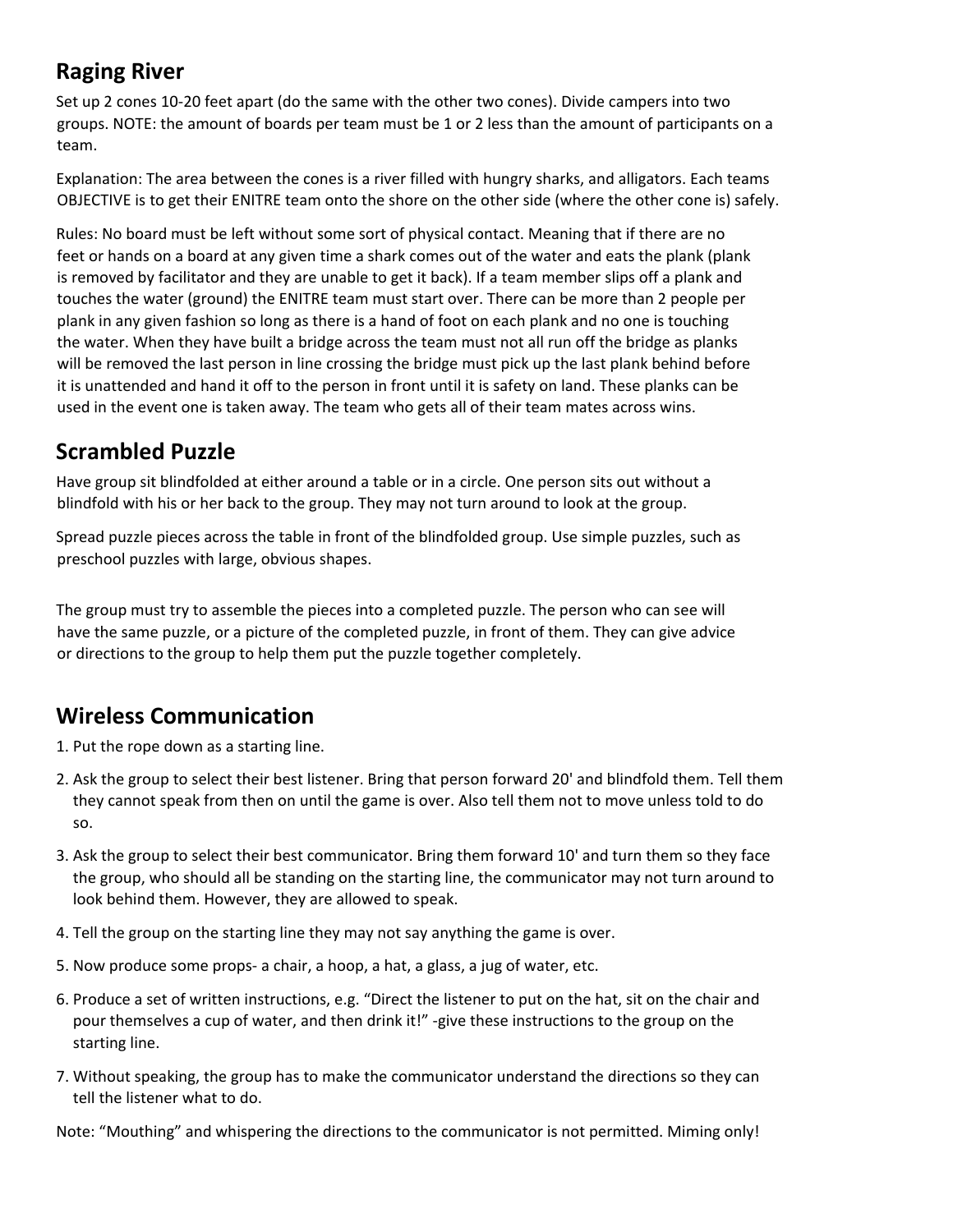## **Sightless Height Alignment**

While blindfolded or with eyes closed, group members must align themselves according to height.

1. No one may talk.

2. Blindfolds must remain in place.

#### **Variations for Accomplishing the Event**

• Have group members align themselves from the center out with the tallest person in the center, the next tallest individuals on either side, and so on. • Have group members arrange themselves in order by date of birth.

• Have group members arrange themselves by color of eyes, number of siblings, size of feet, etc.

## **Sightless Square**

1. Participants begin by forming a circle while grasping the rope with both hands. Next, blindfold the participants, and ask them to form a square. When they believe the square has been formed, have them hold their positions while they drop the rope and remove their blindfolds.

2. After they have been blindfolded or closed their eyes, all participants must keep at least one hand on the rope.

3. Blindfolds must stay in place until the facilitator announces that they may be removed.

#### **Variations for Accomplishing the Event** • Form a

triangle.

- Form a pentagon.
- Form a circle.

## **Traffic Jam**

Using only "legal" moves, two groups of at least four participants must exchange places on a line of squares. All members starting to the left of center should end up on the right, and all members starting to the right of center should end up on the left.

1. Place the squares an easy step from each other in a straight or slightly curved\* line, with one more square than the total number of participants.

2. Have one group stand on the squares to the left of the unoccupied center square; the other group stands to the right. Both groups face the middle. Use a fair method, such as flipping a coin, to determine which side will make the first move. \*The arced version allows participants to see what is happening.

1. Individuals may move to an empty space in front of them.

2. Individuals may move to an empty space around one person who is facing them.

3. Backward moves are illegal.

4. Any move around someone facing the same direction as the mover is illegal.

5. Only one person at a time may move.

#### **Variations for Accomplishing the Event** • Conduct the

activity in silence.

• Set up a second Traffic Jam perpendicular to the first. Both lines must share the one empty space. (This is referred to as the "gridlock" version of the challenge.)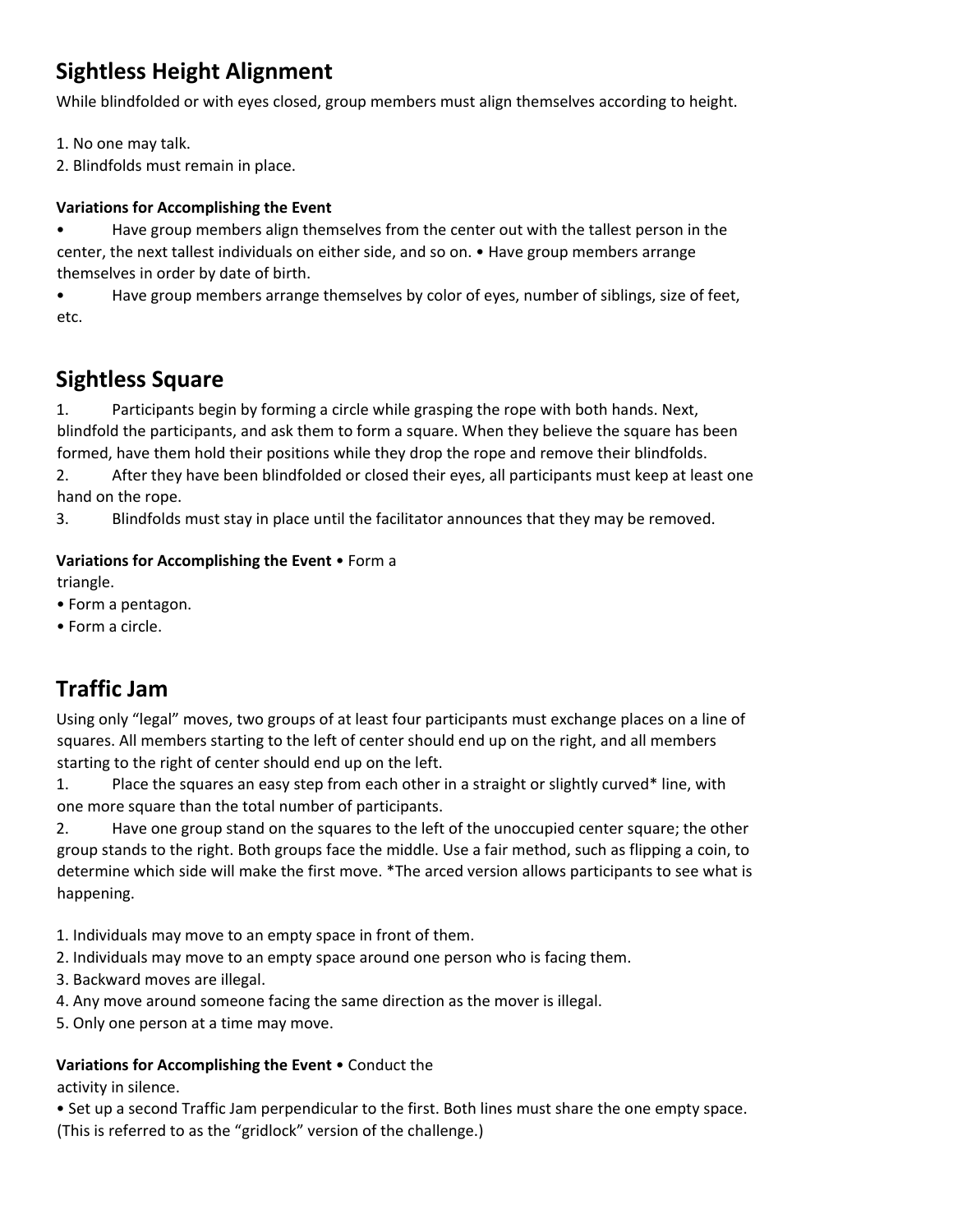# **Debriefing Activates**

## **Apples and Onions team Building Debrief**

Gather the participants into a circle at the end of the activity or at the end of the day.

Tell the participants that they should come up with an onion and an apple for the day or the activity they just completed.

An Onion is a part of the day or activity that they did not enjoy, something they disapproved, or an experience they did not particularly like.

An Apple is a positive experience, such as a something they liked about the day, a specific act of teamwork they observed, a compliment for someone else, or other positive comment.

It's best to start the debriefing with the onion, so each participant can end on a positive note.

## **Thumbs Up, Down, Middle**

This activity is a very valuable way to encourage participation in the debriefing part of your team building activity for a couple of reasons:

- 1. It allows participants to see how opinions of a particular experience vary greatly in the group.
- 2. It provides the facilitator with an opportunity to focus the group discussion on a particular topic.

1) Have the group stand in a circle, facing each other.

2) Instruct them to place one hand behind their backs.

3) On the count of three, they will make either a "Thumbs Up", "Thumbs Down", or "Thumb in the Middle" sign with their hand.

*In this example, the signs represent "how the group worked together as a whole."* 

**Thumbs up** means the group functioned perfectly: took time planning, listened to everyone's ideas, no one argued, everyone participated in a positive fashion, etc.

**Thumbs down** that the group did not function well as a team at all: there were lots of arguments, no planning, inappropriate communication, etc.

**Thumbs in the Middle** that the group did well, but there is room for improvement.

- 4) Once you explain the "thumbs" scale, count to three, and have everyone present their thumbs and keep them in front of their bodies.
- 5) Ask the group to go around the circle and discuss one specific example why they chose the way they did.